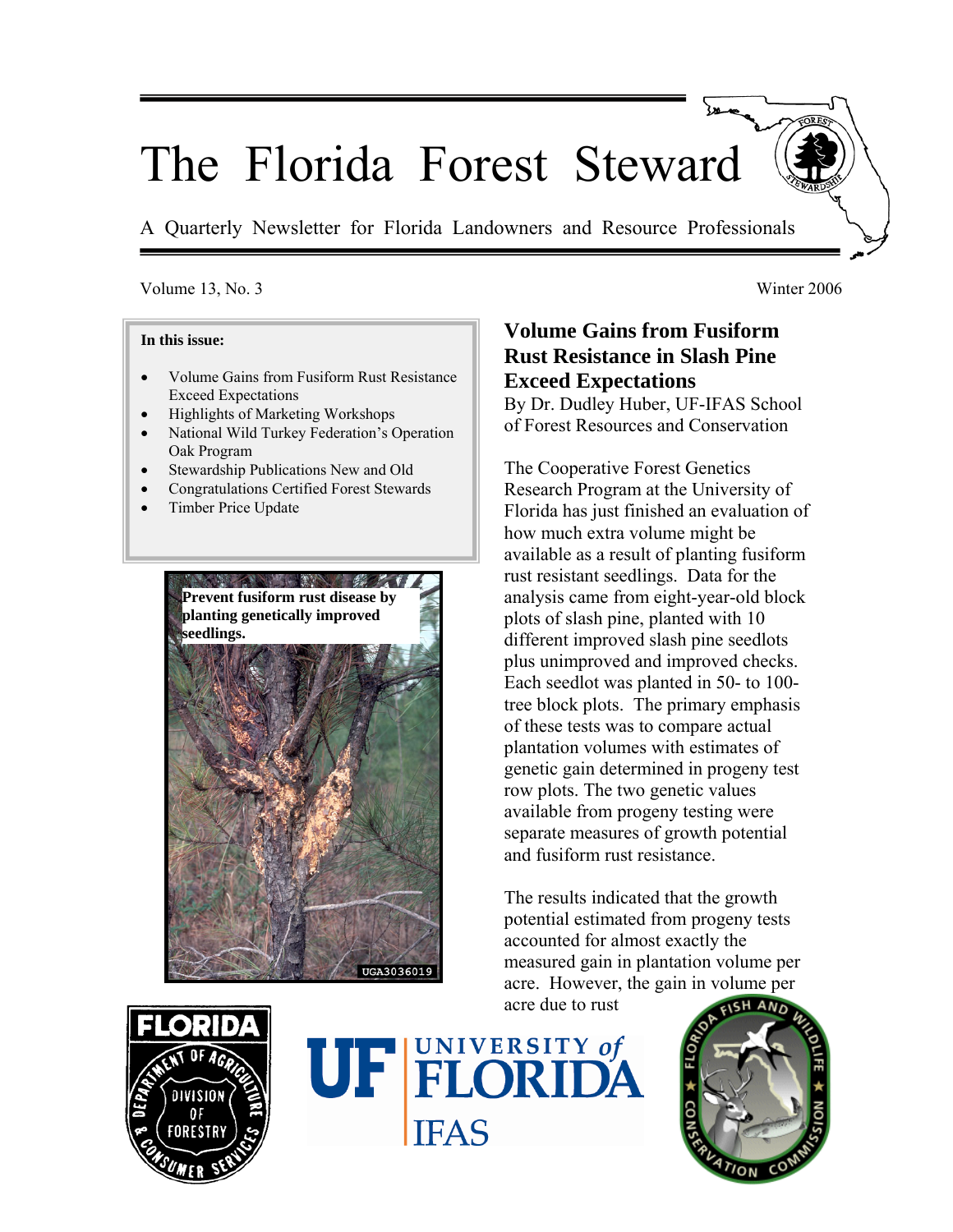resistance was much greater than previous work had indicated. Fo r example, in an area where the unimproved check would get 40% rust, the percentage volume gain per acre fo r a relatively rust resistant seedlot woul d equal the gain from growth potentia l plus an additional 24% from rust resistance. Our previous work, which was not based on block plots, had indicated that the additional gain from rust resistance would be only 8%. When the amount of rust in the unimproved check was even higher, the relative gains in volume per acre from rust resistance were much greater; often exceeding 50%.

While these results apply directly to volume gains at age eight, these plots will be measured through age 15 to obtain a direct measure of volume gains for a pulpwood rotation. Also, modeling based on growth projections and stand tables will be used to project these gains at age eight to older harvest ages. As exciting as these volume gains per acre are, they do not fully quantify the value of rust resistance which also includes preventing product degrade from high value products such as sawtimber and chip-n-saw into pulpwood. For additional information about Florida's genetic improvement programs, see *Genetically Improved Pines for Reforesting Florida's Timberlands*  (http://edis.ifas.ufl.edu/FR007).

## **Highlights of Marketing Forest Products Workshop Series**

If I asked you how much money you would pay for something without telling you what that something was, what would you say? Unless you are adventurous you would probably want to know what it is before you make a bid.

Likewise, you probably wouldn't want to sell something before you had at least a ball-park idea about what its value is, right? What about timber? If you don't know how much value is in the trees you are selling, how can you be sure you are getting a fair price? That is the question we addressed at the last workshop series on marketing forest products.

James Vardaman, a consulting forester in Alabama, is asked on a routine basis by landowners how they can make more money growing trees. His answer is always the same: *stay home and study HOW and WHEN to sell timber*. This workshop was designed to give you the tools you need to do this.

#### **Current state of north Florida's timber buying markets**

Jeff Main, President of Land & Timber Services Group, gave an excellent overview of recent supply and demand factors that have influenced timber markets, reforestation, and real estate trends.

#### Market Changes

Many changes in the forest products industry, land ownership, mill operations and imports and exports over the last 20 years have created today's markets.

*Industry consolidation* – since 1985 there have been at least 21 mergers between major timber companies, such as International Paper's merger with Federal, Union Camp, Shorewood Packaging and Champion. To offset the cost of these types of mergers, large landholdings have been sold.

*Land and timber ownership changes* – Jeff divided these into 2 phases: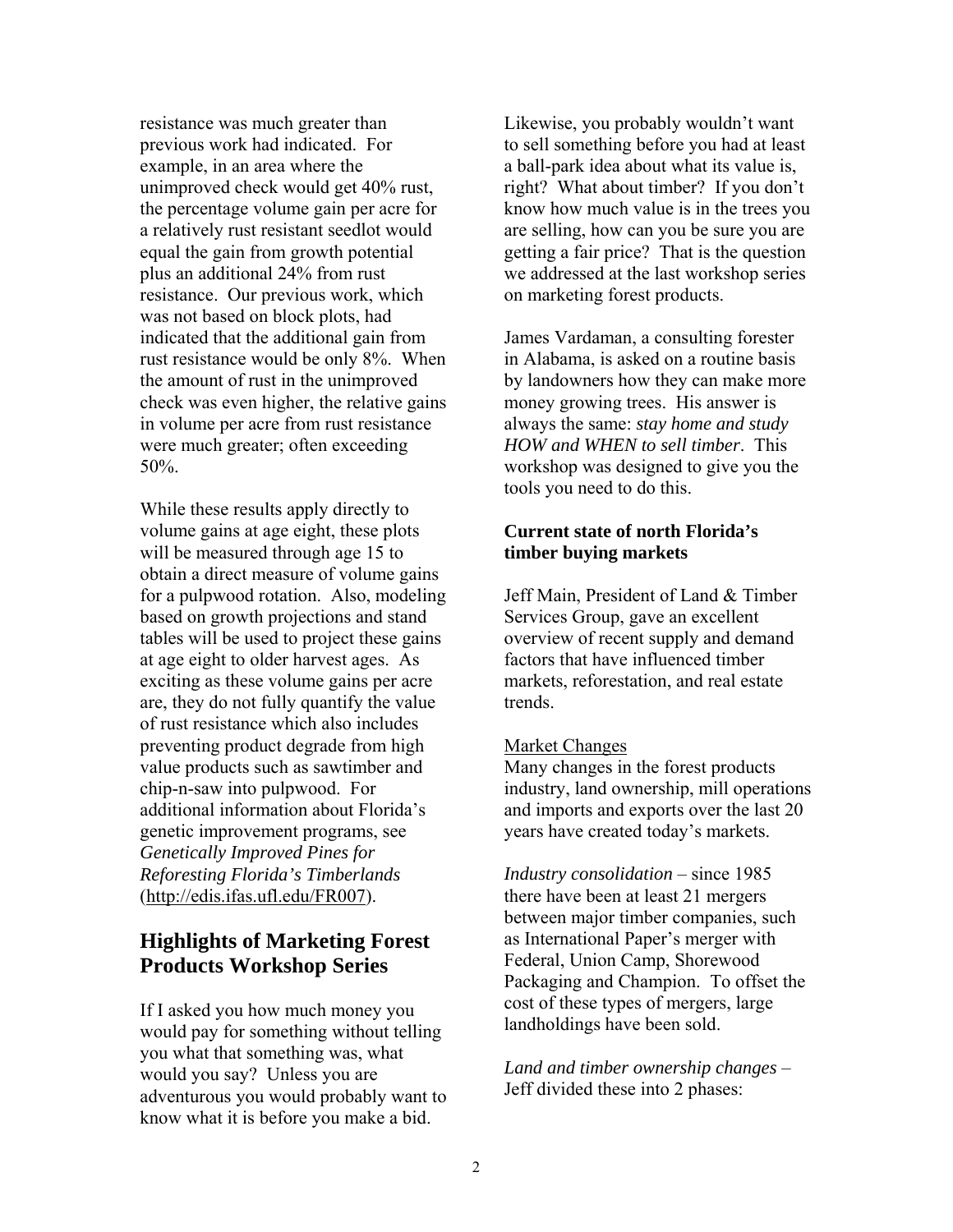- 1. land sold by industry to other corporate land managers or investors and
- 2. land sold by phase 1 purchasers or additional land sold by phase 1 sellers for further subdivision or taken out of wood production for "highest and best use".

*Mill changes* – many are manufacturing new products such as oriented strand board (OSB), super pulpwood / canterwood or pine mulch. Most have upgraded in terms of production efficiency, increased utilization and more shifts. Several mills have closed. Since 1998, pulpwood markets have consolidated, with some additional mill changes:

- mills are holding down prices for delivered logs,
- wood specs have been redefined,
- smaller inventories are held by mills, and
- pricing is maintained more or less at the cost of production.

*Import / Export Factors* – when the US dollar is strong relative to other currencies there are generally fewer lumber exports. With a more fully globalized pulpwood market and greatly decreased industrial ownership of raw materials, facilities are driven by cost.

## What does the future hold for Florida's timber market?

Although there is evidently an oversupply of wood in the Southeast, Florida's supply will probably diminish due to the multiplied effects of urbanization, timberland fractionalization and increased public land purchases. Forestland investment managers (TIMOs) will require finite investment periods and we can probably expect their lands to return to market sooner the next time around.

On the demand side, the mills operating in Florida are modern, well operated and efficient. As long as a significant supply of stumpage is available a healthy timber market will remain for the foreseeable future and active management will continue to pay off.

## **How the timber market works**

Dr. Alan Long gave us a good timber market 101 talk, discussing how timber prices are determined and where to get timber price information.

The price you get for your timber, aka stumpage price, is equal to the mill gate (delivered) price minus harvesting cost and profit.

- Gate price depends on markets for finished products, current inventories, weather, source of wood and competition.
- Harvest cost is dependent on the size of the sale and type of harvest, species, tree size and density, soil and slope conditions, weather, accessibility, distance to mill and contract specifications.
- Profit depends on interest rates and available markets.

### Sources of stumpage price information:

- Timber Mart-South (a summary of the previous quarter is in this newsletter)
- http://www.forest2market.com/ provides monthly region-wide averages for the major products
- Consultants
- Local agency or procurement foresters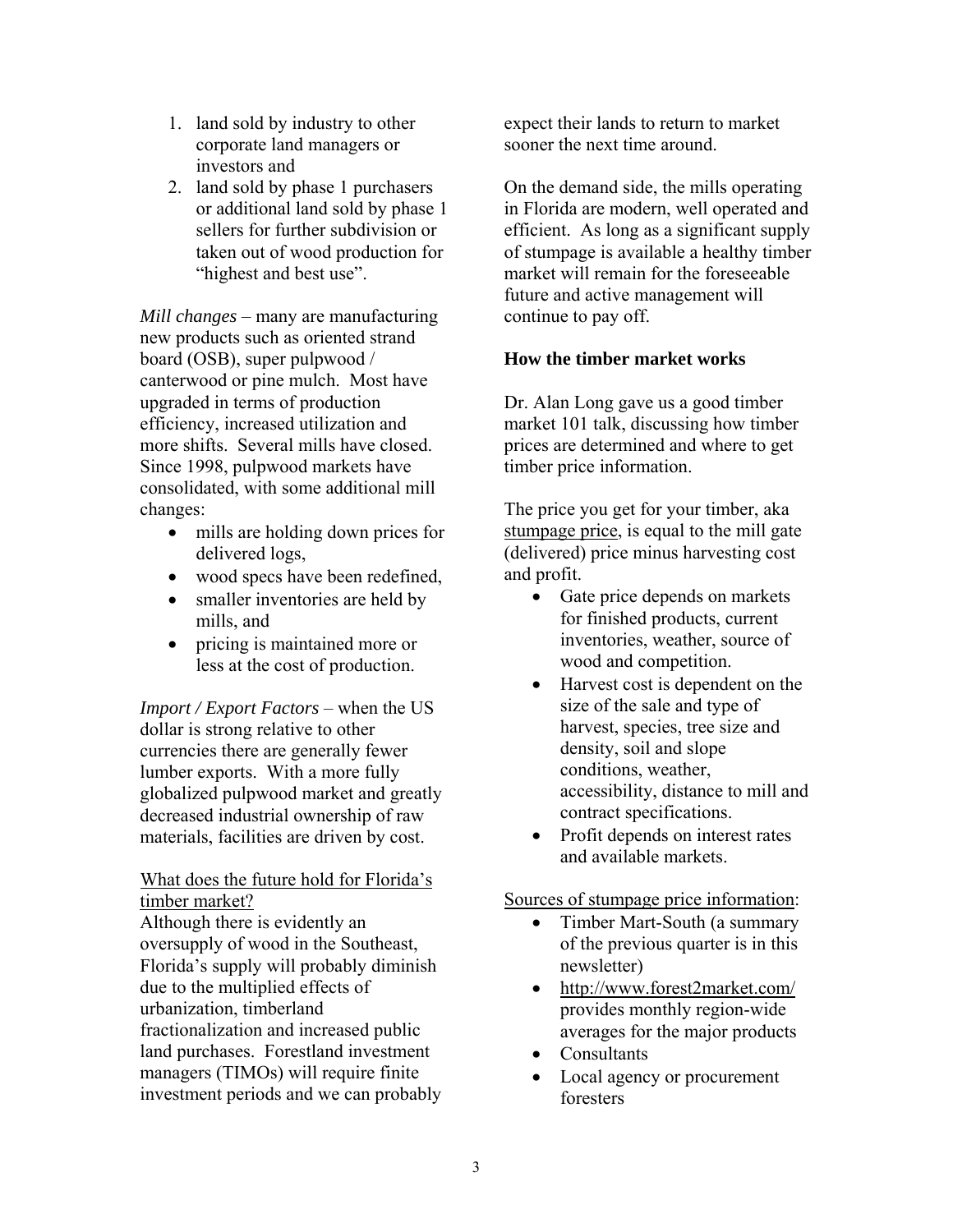Major product specs (can vary slightly depending on the mill):

- Pulpwood (or OSB): 4-8 inches dbh, 25 ft minimum log length
- Chip-n-saw: 8-13 inches dbh, 30 ft minimum log length
- Sawtimber: 11-29 inches dbh, 17 ft minimum log length

#### **Selling your timber for what it's worth**

Getting the right price for your timber starts with knowing what you have to sell and then

using the market competition to get the highest price.

### Inventory your timber

For each stand, an inventory should measure, by species, how much is pulpwood, superpulpwood, CNS, plylogs, and poles. In general, if your property is 160 acres or larger, it is recommended that you hire a consulting forester to conduct an inventory and assist with the timber sale.

Decide when to sell: this is perhaps the most difficult step due to the unpredictability and variability of timber prices over time and space. As a rule of thumb, it is best to sell timber when current prices are above the long-term trend line. Take advantage of active market periods and avoid selling, if possible, during periods of decreased demand for your products. The advantage of growing trees is that you can usually "bank on the stump" until market conditions improve.

#### Decide on a selling method: negotiation or sealed bid

In a *negotiation*, the seller arrives at a price after negotiating with one or more potential buyers. This method may yield a fair price but it may not be as high as the value of a bid sale that receives

> responses from a larger number of potential buyers. Sellers do not usually have as much information about current market values a s the buyers in a negotiation. N egotiation is necessary and appropriate wh en: the tract is small and/or

irregular; small volumes are sold per acre; timber is sold from a thinning or salvage sale; there are few mills within a reasonable trucking distance; specialty products are sold; or when the seller prefers or has a previous working relationship with a certain buyer.

In a **sealed-bid** timber sale, the seller prospective buyers as possible. The seller may specify a minimum bid or the are opened at a specified time and place. closing. Sealed bids are most appropriate Sealed bids historically have yielded the advertises the sale to as many right to refuse all bids. Potential buyers submit confidential written offers that Each bidder is allowed a single bid and no bids are accepted after the bid when the area to be harvested is large and uniform (i.e., clearcut harvest). highest price to the landowner and take advantage of competition among buyers. This selling method is not suitable for small, irregular tracts; and it eliminates opportunities for negotiation.

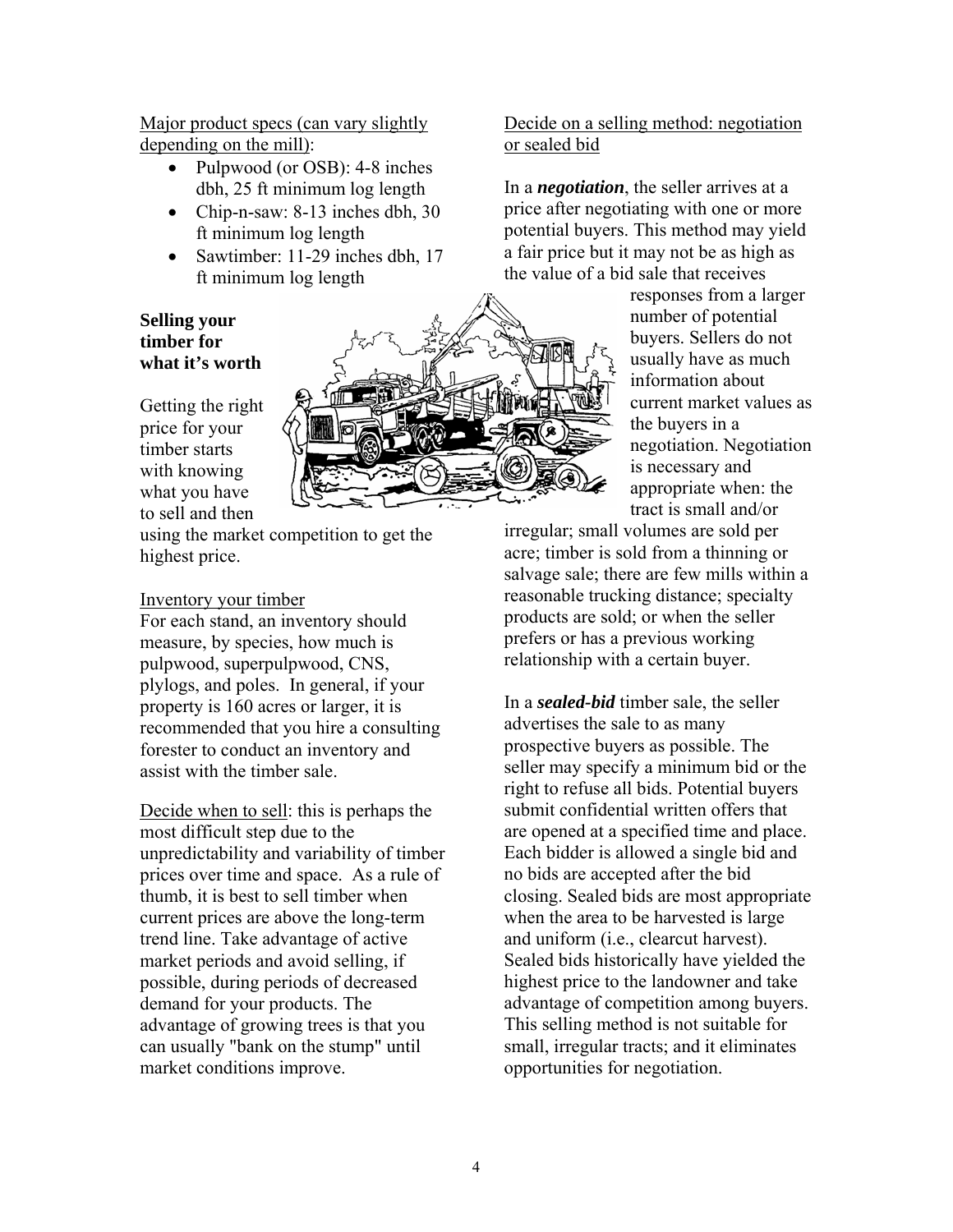Decide on a payment method: lump sum or pay-as-cut

In a *lump sum payment*, the seller and buyer agree on a total price for the timber before it is cut and the full payment is made at contract closing. A lump sum can also be paid in installments. This payment method is best when the sale boundary is easily defined and the timber to be cut is uniform. The advantages of lump sum payments for sellers are that they receive full payment before harvesting begins and risk of timber loss is transferred to the buyer. As such, buyers are careful not to over-pay for the timber to compensate for this added risk. Often the landowner will receive less for his or her timber than they might otherwise receive.

The *pay-as-cut payment*, or scale sale, is the most common method of selling timber. This type of sale requires the seller and buyer to agree on per-unit prices and specifications for each product before harvesting. There is usually an initial advance payment or deposit, with subsequent payments as the timber is harvested. The seller retains ownership of the timber and risk of loss until it is harvested. This method is best when the seller needs to sell quickly, or when the sale involves thinning, harvesting areas with difficult or uncertain access or a timber cruise will be difficult or inaccurate because of nonuniform conditions. Close monitoring of this type of sale is critical and the total amount of income is unknown until the end of the sale.

More details on selling timber are in Steps to Marketing Timber: http://edis.ifas.ufl.edu/FR130.

#### **Marketing alternative products**

There are many opportunities to make additional income from enterprises other than timber, ranging from some of the more common options like selling pine straw, cattle grazing and hunting leases to more exotic ones like gathering wild edibles or medicinals, decorative florals, ecotourism and specialty wood products. For any of these to work there must be a market for the product or opportunity you have to sell.

Before you start any new enterprise consider the following: a management plan, available markets for your product, labor intensity, capital investment, record keeping, and management options (will you use existing resources or cultivate or create new ones).

See these UF-IFAS publications for more information on some of these enterprises:

- Pine Straw Management in Florida's Forests: http://edis.ifas.ufl.edu/FR030
- Wildlife and Hunting as Alternative Farm Enterprises: http://edis.ifas.ufl.edu/UW224
- Ecotourism: http://edis.ifas.ufl.edu/CR007
- Integrated Timber, Forage and Livestock Production - Benefits of Silvopasture: http://edis.ifas.ufl.edu/FR139
- Agroforestry: Options for Landowners: http://edis.ifas.ufl.edu/pdffiles/F R/FR13600.pdf

#### **Florida Division of Forestry services**

Each program was concluded with a presentation by the local DOF county forester about local market conditions,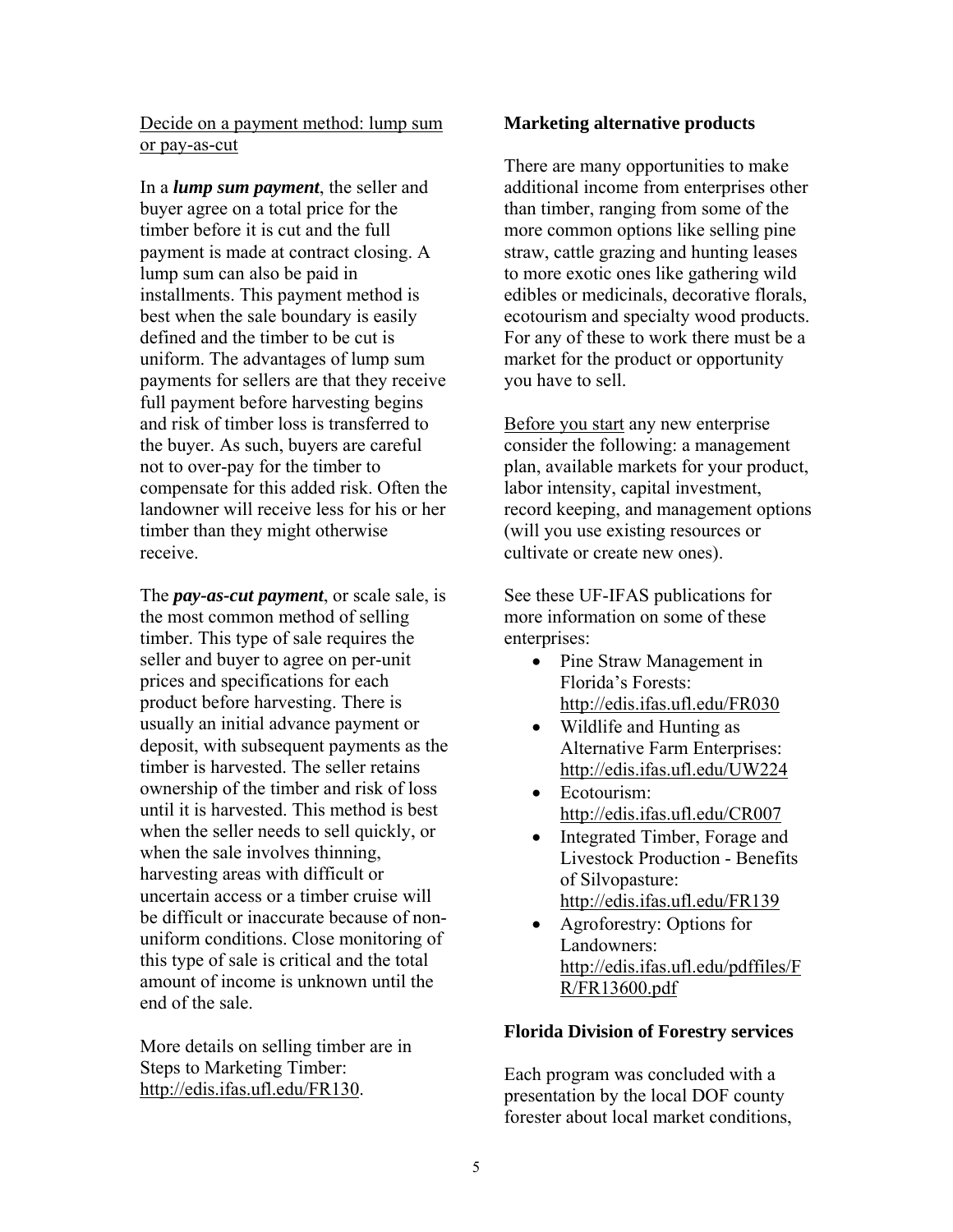available services and cost shares. These were very helpful tips and helped us keep things relevant for local audiences. For information about available technical assistance and costshare programs see these publications:

- Improving, Restoring, and Managing Natural Resources on Rural Properties in Florida: Sources of Financial Assistance: http://edis.ifas.ufl.edu/FR156
- Improving, Restoring, and Managing Wildlife Habitat in Florida: Sources of Technical Assistance for Rural Landowners<sup>-</sup> http://edis.ifas.ufl.edu/UW218

Many thanks to all these folks for presenting the program: Greg Barton, Jerry Brooks, Chris Demers, Shep Eubanks, David Holmes, Matthew Johnson, Jeff Jones, Dr. Alan Long, Jeff Main, Steve Tullar, Tony Wallace, Chris Vann and Russ Weber.

Leftover materials available: There are about a dozen or so binders left over from this program, available on a first come first serve basis. Contact Chris at 352-846-2375 or cdemers@ufl.edu if you want a copy.

## **National Wild Turkey Federation's** *Operation Oak* **Program**

By Brian M. Zielinski, NWTF Regional Biologist

The National Wild Turkey Federation is proud to announce the continued expansion of its Operation Oak Program that is dedicated to restoring and creating wildlife habitat throughout the Southeast. A partnership between the Natural Resources Conservation Service

(NRCS) and the NWTF has made 10,000 select oak seedlings available free to private landowners in Florida. A total of 4,000 live oak, 1,000 white oak, and 1,000 persimmons will be available to landowners, with a minimum order of 100 trees. These native seedlings are grown under a specialized nursery protocol at the Flint River Nursery in Georgia. The result of this nursery protocol is a large, vigorous seedling with high survivability, high growth potential, and the potential to produce mast in approximately 7-10 years. Participants will need to pick up their seedlings at a centralized location. Pickup locations and dates will be finalized in November and trees will be made available in early February.

If you are interested in receiving free seedlings you must complete an application form and mail, e-mail or fax it back to the attention of: Kay Morris, Operation Oak, P.O. Box 530, Edgefield, SC 29824, [kmorris@nwtf.net,](mailto:KMORRIS@NWTF.NET) fax (803) 637-9180. Applications must be received on or before December 1, 2006.

If you would like an application or have additional questions about the 2007 program, please contact Brian M. Zielinski, NWTF Regional Biologist, at (386) 804-6691 or email: [bzielinskinwtf@hotmail.com.](mailto:bzielinskinwtf@hotmail.com)

## **Stewardship Publications New and Old**

A series of Forest Stewardship Program publications is available through the University of Florida IFAS. Here is a run-down of the publications in this series that are currently available on-line at edis.ifas.ufl.edu/: